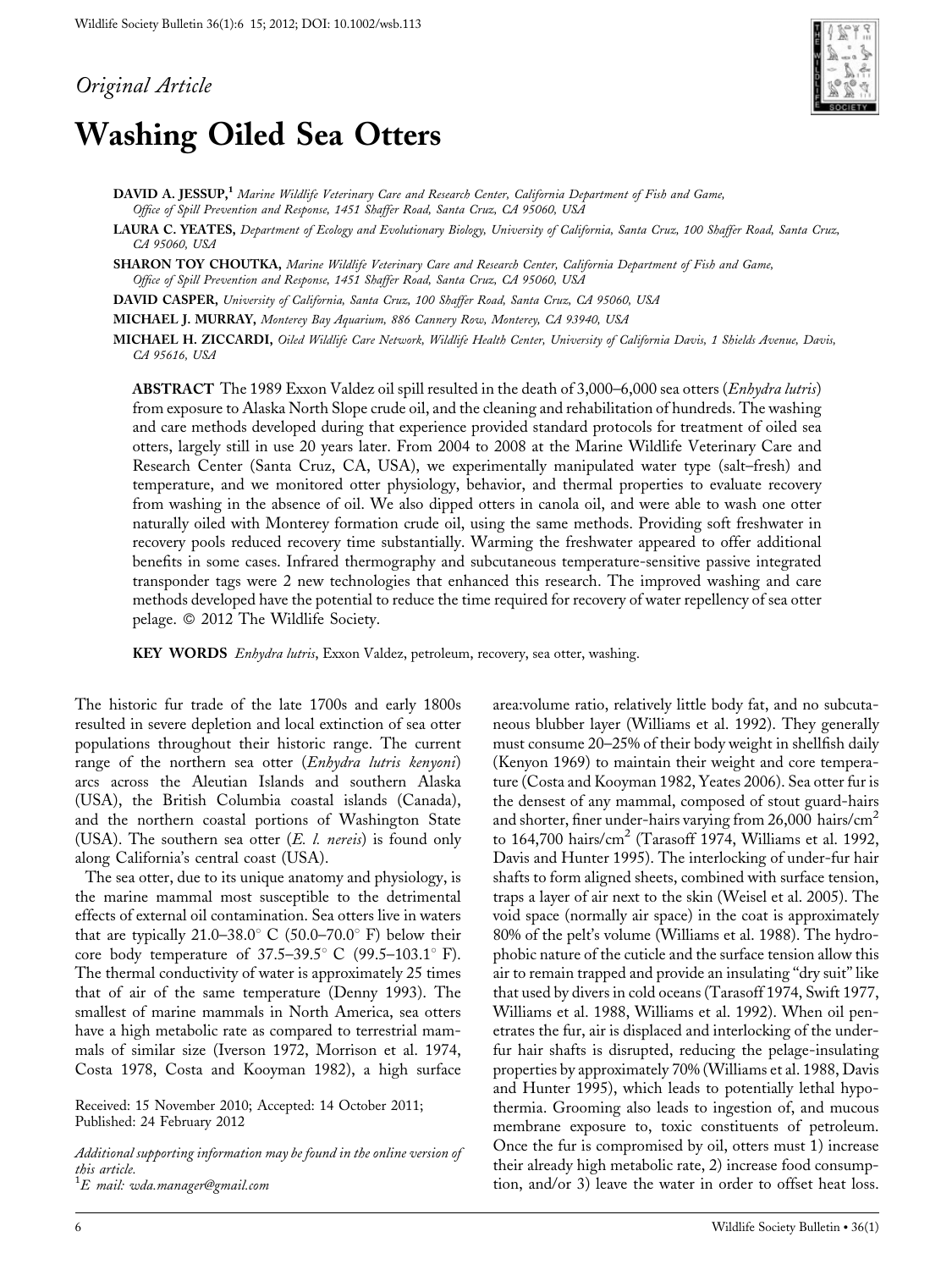The first alternative is only marginally possible and takes many days to occur. The latter 2 alternatives directly conflict, and reduced foraging resulting from leaving the water rapidly leads to starvation and potentially lethal hypoglycemia and hypothermia.

The grounding of the Exxon Valdez on Bligh Reef in the spring of 1989 in Prince William Sound, Alaska resulted in the release of approximately 11-million gallons of crude oil. The timing and nature of both spill and response resulted in the oil spreading a distance of over 900 km (560 miles), causing severe negative effects on marine mammals, birds, and ecosystems. In 1989, there were no facilities for the care of oiled wildlife in Alaska. Some otters had to wait days or weeks for care and died as a result. Three hundred sixty-one sea otters were cared for by contractors working for Exxon, of which 123 (34%) died, 196 (54%) were cleaned and released to the wild, and 37 (10%; many of them pups) were judged to be unlikely to survive if released and were sent to public display facilities (Hofman 1994). Additional information on the washing methods used in 1989 at the Exxon Valdez oil spill is presented in Addendum A.

River otter (Lontra canadensis) and American mink (Neovison vison) have been used as models for sea otters, at least in part because they have very similar hair-coat characteristics and hair-shaft microanatomy (Weisel et al. 2005). In river otter experiments, rinsing-water temperatures of 24.0 $\degree$  C (75.2 $\degree$  F) depressed body temperature more severely than rinsing at  $38.0^{\circ}$  C (100.4 $^{\circ}$  F), but researchers were unable to reproduce loss of waterproofing in 8 of 10 river otters using a 1:16 dilution of dishwashing liquid (Stoskopf et al. 1997). Mink have been experimentally exposed to both acute external and chronic internal doses of Alaska North Slope (ANS) crude oil and Bunker C fuel oil (Mazet et al. 2000, 2001). This research was done under winter conditions in the Pacific Northwest that duplicated many of the physiologic stresses and some of the pathologies seen in sea otters in Alaska in 1989 (Mazet et al. 2000).

Washing trials on pelts of mink, river otter, and sea otter showed that washing procedures similar to those used in Alaska in 1989 were likely to have left residual soap and salts on the under-fur hair shafts (Dunkin 2001) that could disrupt their realignment into sheets, inhibit the restoration of critical microanatomy, and retard the waterproofing process.

No empirical research to improve washing techniques for sea otters had occurred in the 15 years since the Exxon Valdez spill; therefore, in 2004, the California Department of Fish and Game (CDFG)—Office of Spill Prevention and Response established and funded a program to explore the physiology of washing sea otters with the goal of reducing the total time spent in the rehabilitation process through reducing the time required for them to recover their waterproofing and ability to thermoregulate.

# METHODS

## Animals, Care, and Facilities

Between 2004 and 2008 we used 2 adult male sea otters (referred to as otters A and B) in a washing research program

Jessup et al. • Washing Oiled Sea Otters 7

conducted at the Marine Wildlife Veterinary Care and Research Center (Santa Cruz, CA, USA). After repeated attempts at rehabilitation and release, both had been declared ''unreleasable'' by U.S. Fish and Wildlife Service due to maladaptive or aggressive behaviors toward humans and other animals. All procedures were approved by U.S. Fish and Wildlife Service (permit no. MA095276-1) and the Institutional Animal Care and Use Committee (U.S. Department of Agriculture—Animal and Plant Health Inspection Service Registration Certificate 93-R-0471) of the CDFG Marine Wildlife Veterinary Care and Research Center, Santa Cruz, California. Two adult male otters were acclimated to presence of people and trained using positive reinforcement techniques to enter and leave the water on command, station in various positions on deck, and to cooperate in simple handling and examination procedures including voluntary weighing. Additional comment on training methods can be found in Addendum B.

The sea otters were ages 12 and 2 at the beginning of these studies. Both exhibited normal behaviors, were in excellent health (based on multiple veterinary examinations and complete blood counts and serum chemistries), and had been in captivity for a minimum of 1 year prior to training and experimental measurements. We maintained animals in outdoor fiberglass holding pools  $(4.2 \text{ m} \times 1.2 \text{ m}$  or 6 m  $\times$  1.5 m; diam  $\times$  depth) and fed them a daily mixed diet of commercially obtained frozen squid (Loligo opalescens), surf clam (Spisula solidissima), cod (Macruronus novaezelandiae), and tiger prawns (Panaeus vannamei) presented in 4–7 meals/day. We weighed animals weekly to the nearest 0.1 kg using a platform scale (Arlyn, Rockaway, NY). Under nonexperimental conditions, pools were maintained on an open-loop system with fresh seawater from Monterey Bay continuously added at a minimum of 227 L/minute. Under this configuration, water temperatures varied with ambient coastal ocean temperature (approx.  $10.0-17.0^{\circ}$  C [50.0 $^{\circ}$ -62.6° F]). A closed-loop configuration was used during trials in which the pool water was heated or freshwater was used. For these trials, salt water or freshwater was circulated through filters and a water heater and returned to the pool.

## Instrumentation

We surgically implanted temperature-sensitive, very high frequency (VHF) radiotransmitters (7.6 cm  $\times$  10.2 cm  $\times$ 2.5 cm, approx. 120 g; Advanced Telemetry Systems Incorporated, Isanti, MN) into the peritoneal cavity following previously published procedures (Lander et al. 2001) and used them to continuously monitor core body temperatures. The frequency of the pulsed signal was correlated to temperature and calibrated by the manufacturer over the range of expected body temperatures (Yeates 2006).

We subcutaneously implanted temperature-sensitive 14 mm  $\times$  2 mm-diameter passive integrative transponder (PIT) tags (IPTT-300; Bio Medic Data Systems, Seaford, DE) using a sterile 14-gauge needle at 3 sites along the dorsal midline: over the seventh cervical vertebra, the last thoracic vertebra, and at the first sacral vertebra. We read tags using a scanner (WRS-6007; Bio Medic Data Systems).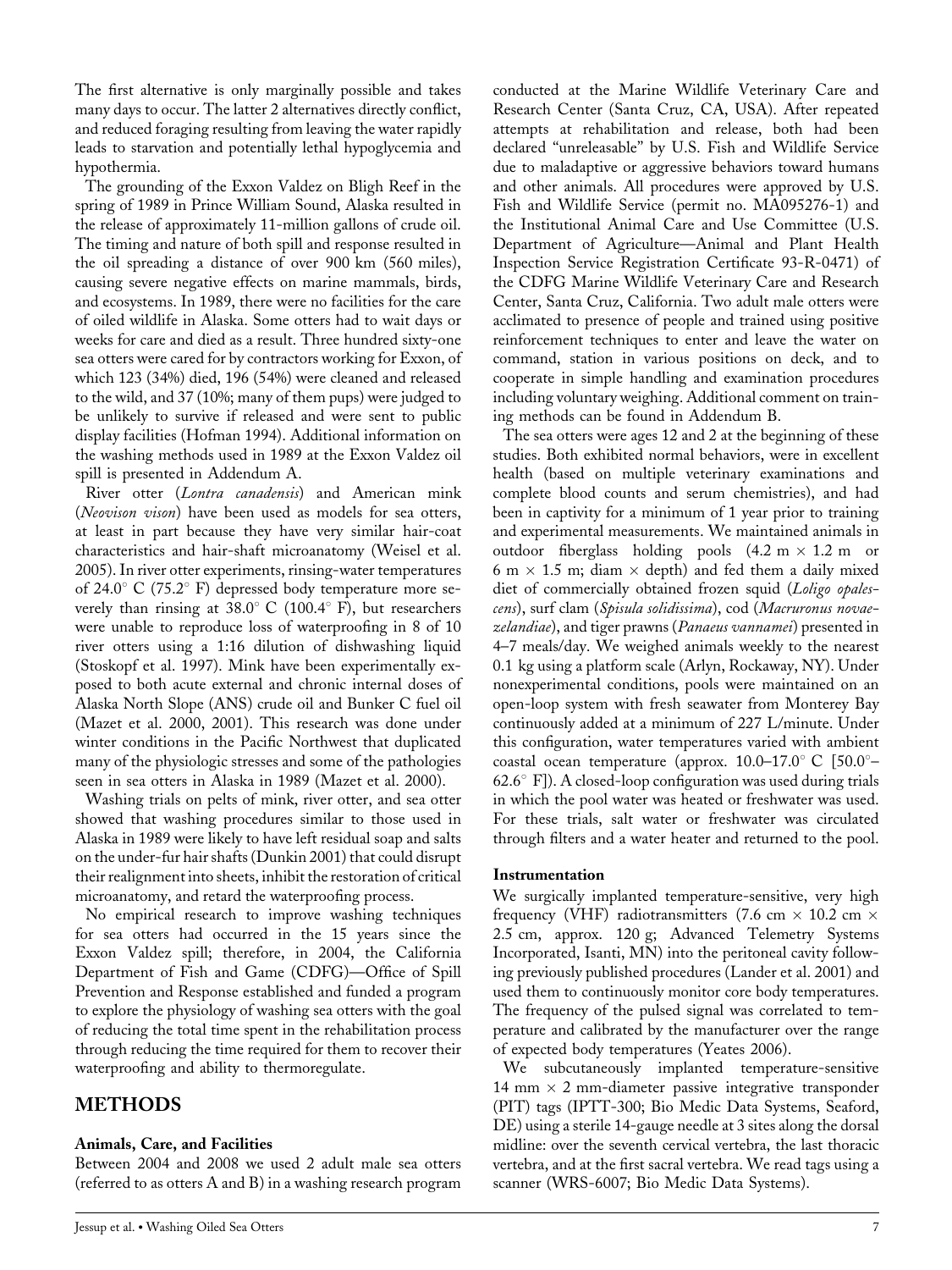

Figure 1. Subcutaneous temperatures of sea otters were read by scanning temperature sensitive passive integrated transponder tags 3 times daily at 3 locations on the body while the otter was voluntarily stationed for food. Sea otter washing study conducted from 2004 to 2008 at the Marine Wildlife Veterinary Care and Research Center (Santa Cruz, CA, USA).

#### Baseline Body Temperatures

We recorded core body temperatures from the VHF radio every 60 seconds using an integrated radio-receiver data logger (R4500S; Advanced Telemetry Systems). The data logger continuously recorded the time interval between radio pulses from individual transmitters. This signal was translated into core body temperature using a second-order linear equation for pulse frequency versus temperature developed during the calibration tests, and was unique to each transmitter.

We scanned PIT tags 3 times/day (Fig. 1): once in the morning (between the hr of 0800 and 1000), once in the afternoon (between the hr of 1100 and 1300), and once in the evening (between the hr of 1600 and 1800). We recorded body temperatures (core and subcutaneous) for 3 days prior to washing procedures. These body temperatures were used as baseline temperatures for comparison with those recorded after washing trials.

We averaged 24-hour mean core body temperature  $(T<sub>b</sub>)$ over the 3-day pretrial period and compared it to daily  $T<sub>b</sub>$  for each day following every washing trial. Otters were considered to have returned to pretrial  $T<sub>b</sub>$  values once the daily mean  $T<sub>b</sub>$  was within pretrial values ( $\pm$ SD) for 3 consecutive days. We always recorded core body temperatures for  $\geq$ 3 days prior to, during, and 21 days following each experimental trial.

## Infrared Thermal Imaging and Visual Inspection of Fur

We assessed general pelage quality (water repellency, presence of matting) and water saturation of fur visually by inspection several times daily during feeding or training sessions. Otters voluntarily positioned themselves on deck for up to 5 minutes; we then took thermal images and digital photographs 3 times/day (0800 hr, 1300 hr, 1700 hr). We assessed patterns of heat gain or loss using an infrared thermal imaging camera (S65; FLIR Systems, Boston, MA; Fig. 2).

#### Handling and Anesthesia for Washing

For each washing, rinsing, and recovery trial, we netted the captive sea otters out of their regular holding tanks and injected them intramuscularly (IM) with 0.22 mg/kg fentanyl citrate (Fentanyl Citrate for injection; Central Avenue Pharmacy, Pacific Grove, CA) and 0.07 mg/kg midazolam (Ben Venue Laboratories, Incorporated, Bedford, OH) to induce anesthesia. We recorded the following data: vital signs, photographs, and weight; blood samples for complete blood count; serum chemistry panel; and cortisol. We then intubated otters with a 5.0–6.0-mm endotracheal tube. Isoflurane to effect, typically 0.5–1.0%, was used to maintain anesthesia for the 2 hours of each trial. We monitored oxygen saturation and carbon dioxide levels continuously using a pulse oximeter and capnograph (V9204 SurgiVet Advisor Vital Signs Monitor; Smiths Medical PM Incorporated, Waukesha, WI). At the end of each trial, we gave 0.66 mg/kg naltrexone (ZooPharm, Fort Collins, CO) IM to reverse the effects of the fentanyl.

#### Trial Design and Inter-Trial Intervals

The research was divided into 3 phases, with  $\geq$ 1 trial in each phase (Table 1). Inter-trial intervals (Phases I–III inclusive) varied, but were never <60 days following complete recovery



Figure 2. Sea otter A: prewashing image using a FLIR S65 on "rain" spectrum, temperature in centigrade. The heat signature on the neck and abdomen results from basking in the sun. The texture of the fur and its color change when water repellency is lost. Sea otter washing study conducted from 2004 to 2008 at the Marine Wildlife Veterinary Care and Research Center (Santa Cruz, CA, USA).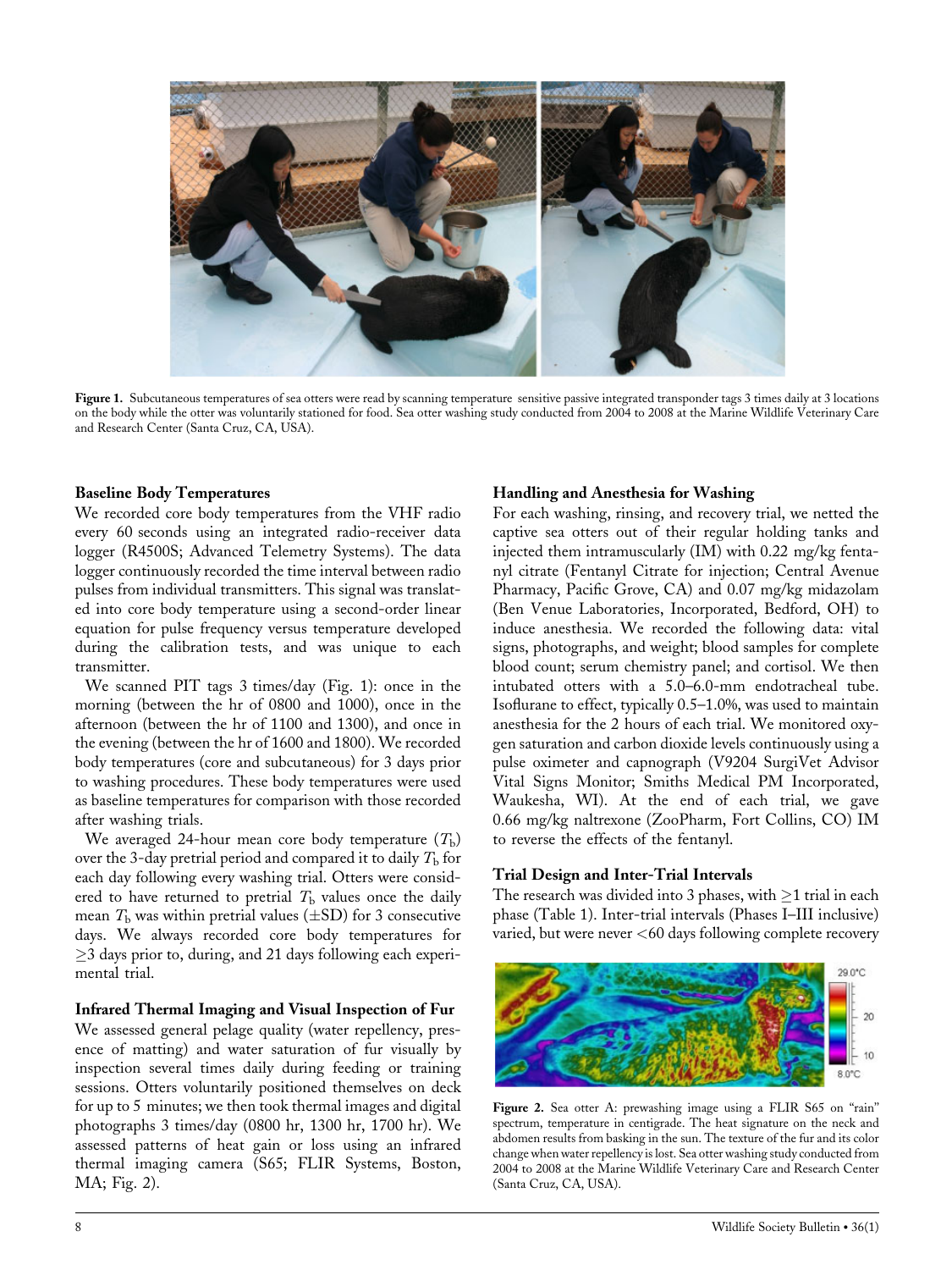|           |                                                                                            | Serum cortisol ( $\mu$ g/dL) |       |               |       |         |
|-----------|--------------------------------------------------------------------------------------------|------------------------------|-------|---------------|-------|---------|
| Procedure | Variable                                                                                   | Length of time (hr)          | Otter | <b>Before</b> | After | Decline |
| Phase I   | Trial 1: anesthesia only                                                                   | 2                            | A     | 1.3           | 1.3   | 0.0     |
|           |                                                                                            |                              | B     | 1.0           | 0.4   | 0.6     |
|           | Trial 2: rinse at $26.7^{\circ}$ C (80 $^{\circ}$ F) only                                  | $\overline{2}$               | A     | 2.7           | 0.3   | 2.4     |
|           |                                                                                            |                              | B     | 1.4           | 0.3   | 1.1     |
|           | Trial 3: rinse at $32.2^{\circ}$ C (90° F) only                                            | 2                            | A     | 3.3           | 0.4   | 2.9     |
|           |                                                                                            |                              | B     | 2.4           | 0.3   | 2.1     |
| Phase II  | Trial 4: standard wash; recovery in ambient seawater                                       | 2                            | A     | 0.4           | 0.4   | 0.0     |
|           |                                                                                            |                              | B     | 2.1           | 0.3   | 1.8     |
|           | Trial 5: standard wash; recovery in softened warm freshwater                               | $\overline{2}$               | A     | 2.4           | 0.4   | 2.0     |
|           |                                                                                            |                              | B     | 1.4           | 0.3   | 1.1     |
|           | Trial 6: standard wash; recovery in softened ambient freshwater                            | $\overline{2}$               | A     | 2.4           | 0.4   | 2.0     |
|           |                                                                                            |                              | B     | 3.7           | 0.3   | 3.4     |
|           | Trial 7: repeat of trial 4                                                                 | 2                            | A     | 2.1           | 0.3   | 1.8     |
|           |                                                                                            |                              | B     | 2.1           | 0.3   | 1.8     |
|           | Trial 8: standard wash; recovery in warm seawater                                          | 2                            | A     | 1.8           | 0.3   | 1.5     |
|           |                                                                                            |                              | B     | 2.1           | 0.3   | 1.8     |
| Phase III | Trial 9: canola oiled, then washed; reduced rinse;<br>recovery in softened warm freshwater | $\overline{2}$               | A     | 3.9           | 0.4   | 3.5     |
|           |                                                                                            |                              | B     | 2.1           | 0.4   | 1.7     |

Table 1. Sea otter washing study conducted from 2004 to 2008 at the Marine Wildlife Veterinary Care and Research Center (Santa Cruz, CA, USA): phases and trials, length of anesthesia for washing, serum cortisol levels before and after washing, and decline for otters A and B.

of waterproofing and thermoregulatory ability and, in some cases, were as long as 120–180 days. We carried out each washing trial separately with approximately 3–4 weeks between the same numbered trial on different otters, such that only one animal was being closely monitored at any one time. To the maximum extent possible, we used the same equipment, personnel, methods, handling, and sampling protocols in every trial.

## Phase I: Anesthesia and Rinsing

To establish the thermal effects of 2 hours of anesthesia alone, and to verify the observations made on river otters rinsed at 24.0° C and 38.0° C (75.2° F and 100.4° F), the first phase of this research consisted of a series of 3 initial trials with each otter. During trial 1, we placed anesthetized otters on a stainless-steel grate mounted in a stainless-steel basin (specifically designed for washing sea otters; Williams and Davis 1995), for 2 hours, and took temperature readings, with no other treatment. Room temperatures ranged between  $10.0^{\circ}$  C and  $16.7^{\circ}$  C (50.0° F and 62.0° F).

During trial 2, we anesthetized each otter for 1 hour and then rinsed it at 26.7° C (80.0° F) for 1 hour. During trial 3, a rinse-water temperature of 32.2 $^{\circ}$  C (90.0 $^{\circ}$  F) was used. We rinsed otters in softened freshwater for 60 minutes, using a repeating pattern of 15 minutes of rinsing ventrally and then 15 minutes rinsing dorsally. We recorded core body temperature and plotted it for each otter. Rinsing-water temperature was monitored using a thermocouple (PhysiTemp, Clifton, NJ) and hardness was maintained at 4 grains using a commercial water softener (Culligan Hi-Flo3; Culligan International Company, Rosemont, IL). We measured water hardness using a water-quality test kit (Hach 5-EP; Hach Company, Loveland, CO).

We monitored the core body temperature continuously using both the VHF radiotransmitter and a flexible rectal thermocouple probe (PhysiTemp). During rinsing

procedures, we monitored subcutaneous PIT tag temperatures at 15-minute intervals. Following rinsing, we initially dried otters by vigorously rubbing the fur using clean cotton towels. We then dried fur using a commercial pet dryer (Oster Hi-Velocity Adjustable Table-Cage Dryer no. 78304-010-000; Sunbeam Products, Incorporated, McMinnville, TN) for approximately 6 minutes. After completion of each trial, we placed otters in a clean, dry Vari-kennel<sup>®</sup> (Extra-large; Doskocil Manufacturing Company Incorporated, Arlington, TX) and gave reversal drugs. We held otters in the kennel for approximately 1 hour and returned them to the ambient-temperature seawater pools once they were alert and responsive.

## Phase II: Washing

The same procedures used in Phase I, trials 2 and 3, were utilized during Phase II, trials 4–8, with the additional procedures as follows. Following anesthesia, we placed each otter on the stainless-steel grate and basin and washed it for 15 minutes (7.5 min ventrally and 7.5 min dorsally) from the axilla (armpits) down, using 6%  $\text{Dawn}^{\textcircled{\tiny{\textregistered}}\text{}}$  (Procter & Gamble, Cincinnati, OH) dishwashing solution warmed to 26.7° C (80.0° F; Davis et al. 1988, Williams et al. 1988). Washing consisted of saturating the pelage with dilute detergent followed by continuous active digital massage of the soapy areas by 2 people.

We rinsed otters in warm softened freshwater for 60 minutes, as in trials 2 and 3, with rinsing-water temperatures ranging between  $32.2^{\circ}$  C and  $33.0^{\circ}$  C (90.0° F and  $91.4^{\circ}$  F). On several occasions toward the end of a 2-hour period when core body temperature of otters approached  $35.0^{\circ}$  C (95.0° F), we increased rinse-water temperatures to  $35.0-35.5^{\circ}$  C (95.0-95.9° F) to maintain a safe, stable core body temperature. Following rinsing, we dried otters and allowed them to recover as previously described.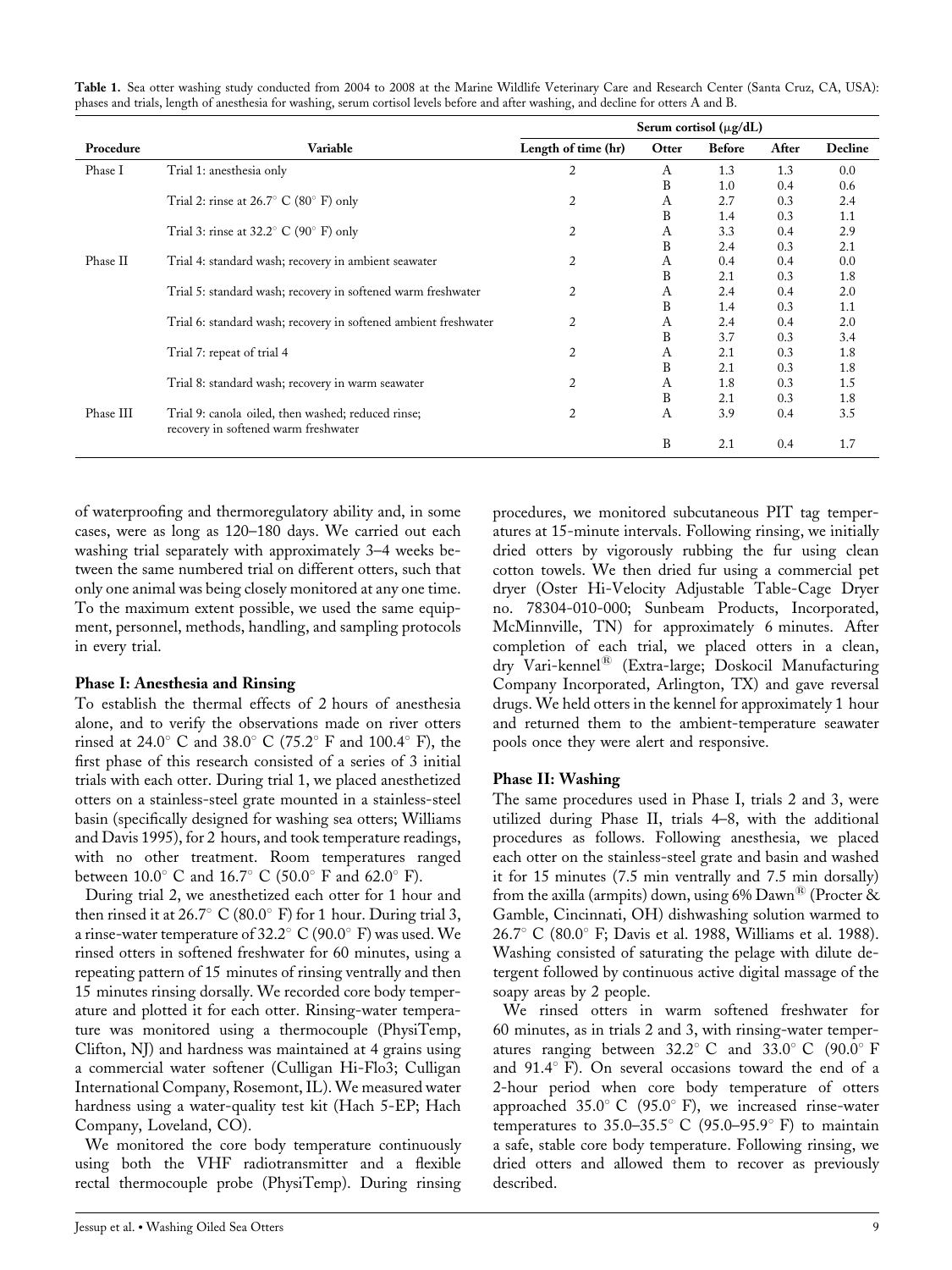The only variables manipulated in Phase II, trials 4–8, were water temperature and salinity of the recovery pool in the following order: 4) ambient seawater (water temp range = 10.0–14.5° C [50.0–58.1° F]), 5) warmed softened fresh water (water temp range  $= 17.0$ –20.6° C [62.6– 69.1° F]), 6) ambient-temperature (cool) softened fresh water (water temp range =  $11.6-12.9^{\circ}$  C [52.9–55.2° F]), and 8) warmed seawater (water temp range  $= 17.0$ –19.0 $^{\circ}$  C  $[62.6-66.2^{\circ}$  F]). Trial 7 was a duplicate of trial 4 (ambient seawater) in an attempt to determine whether results were repeatable and whether reduced recovery times seen in trials 5 and 6 might be the result of learned behavior. Trial 8, release into warmed sea water, completed the Latin Square design of this phase of the trials. We controlled water temperature of heated recovery pools via a hot-water heater (D3T9-208-30X-3-PI-X60; Process Technology, Mentor, OH).

## Phase III: Washing Oiled Sea Otters

In Phase III (trial 9), after anesthesia, we dipped each otter into a 190-L container of seawater at 13.8 $\textdegree$  C (56.8 $\textdegree$  F), to which 120 mL of canola oil had been added to produce a 2-mm slick, and we stirred the mixture for 3 minutes. We submersed each otter 3 times to the level of the umbilicus and then elevated it until the tip of the tail emerged. We then placed the otters on the stainless-steel rinsing grates and massaged the oil–seawater mixture into the fur distal to the umbilicus for 10 minutes to mimic grooming behavior. We then washed otters in the same manner as in previous trials 4–8, except we reduced rinse times slightly to 10 minutes per side, front, then back, and repeated (total rinse time 40 min instead of 60 min). Following rinsing, we dried otters, allowed them to recover as previously described, and returned them to a pool of warmed fresh softened water (water temp range  $= 17.0$ –20.6 $^{\circ}$  C [62.6– 69.1 $^{\circ}$  F]). With the exception of the initial oiling and a 20-minute (33%) reduction in rinsing time, this trial was the same as trial 5.

## Determination of Recovery

Recovery of normal water-repellant properties of the fur was based on 1) visual observation of normal fur characteristics on close inspection by the trainer, 2) return to prewash patterns of infrared heat loss, 3) return to normal prewash behavior patterns, and 4) return of subcutaneous temperatures to pretrial values. We considered an otter recovered from the washing when all 4 criteria were met. We deemed metabolic recovery, or return to a normal metabolic rate, to have occurred when VHF-radiomonitored  $T<sub>b</sub>$  returned to baseline level following a washing trial.

## Statistical Analyses

We compared recovery time for waterproofing and mean core body temperature between fresh and softwater methods using repeated-measures analysis of variance (ANOVA) with trial as the within-subject factor and water type the between-subject factor. We did all analyses using appropriate statistical software (PASW Statistics 18.0; SPSS, Inc., Chicago, IL) and considered a *P*-value of  $< 0.05$  significant.

# RESULTS

## Phase I

In trial 1, 2 hours of anesthesia at ambient room temperature resulted in a slight initial decrease followed by a steady increase of  $0.5^{\circ}$  C/hour (0.9 $^{\circ}$  F/hr) in core body temperature. No significant effect on any other monitored parameter was noted. Trials 2 and 3, rinsing each otter at  $26.7^{\circ}$  C  $(80.1^{\circ} \text{ F})$  and  $32.2^{\circ} \text{ C}$   $(90.0^{\circ} \text{ F})$  for 1 hour, resulted in a steady decline of  $1.0^{\circ}$  C/hour ( $1.8^{\circ}$  F/hr) in core body temperature. No significant effect on any other parameter was noted.

Results of complete blood counts and 24-value serum chemistry panels taken immediately before and after all trials (a period of approx. 2 hr) did not reveal any significant departure from baseline levels established for otters A and B before experimental trials, or from establish sea otter normal ranges. For most trials, serum cortisol  $(\mu g/dL)$  taken immediately before and after trials showed an order-ofmagnitude decline over the approximately 2 hours of the procedures (Table 1).

## Phase II

The time required for the fur to return to normal water repellency (trials 4–9 of Phases II and III) was significantly influenced by whether recovery water provided was softened freshwater or seawater (repeated-measures ANOVA;  $P = 0.003$  [Fig. 3]). When released into freshwater (either warmed or ambient temp—trials 5, 6, and 9), recovery times based on 4 criteria for both otters, whether oiled or not, averaged 2 days. When released into either warm or cold seawater (trials 4, 7, and 8), recovery by all 4 criteria averaged 7 days. Note: trial 4 with cold seawater came first sequentially and was repeated a year after the research started (as trial 7). Results were very similar (repeatable) and showed that experience with repeated washings had not altered time required for recovery.

## Phases II and III

The time required for  $T<sub>b</sub>$  to return to baseline for sea otters A and B following 6 washing trials was clearly influenced by



Figure 3. The number of days required for the sea otter's fur to return to full water repellency, as determined by 4 criteria following a washing trial, for each recovery water regime for otter A (white bars) and otter B (black bars). Sea otter washing study conducted from 2004 to 2008 at the Marine Wildlife Veterinary Care and Research Center (Santa Cruz, CA, USA).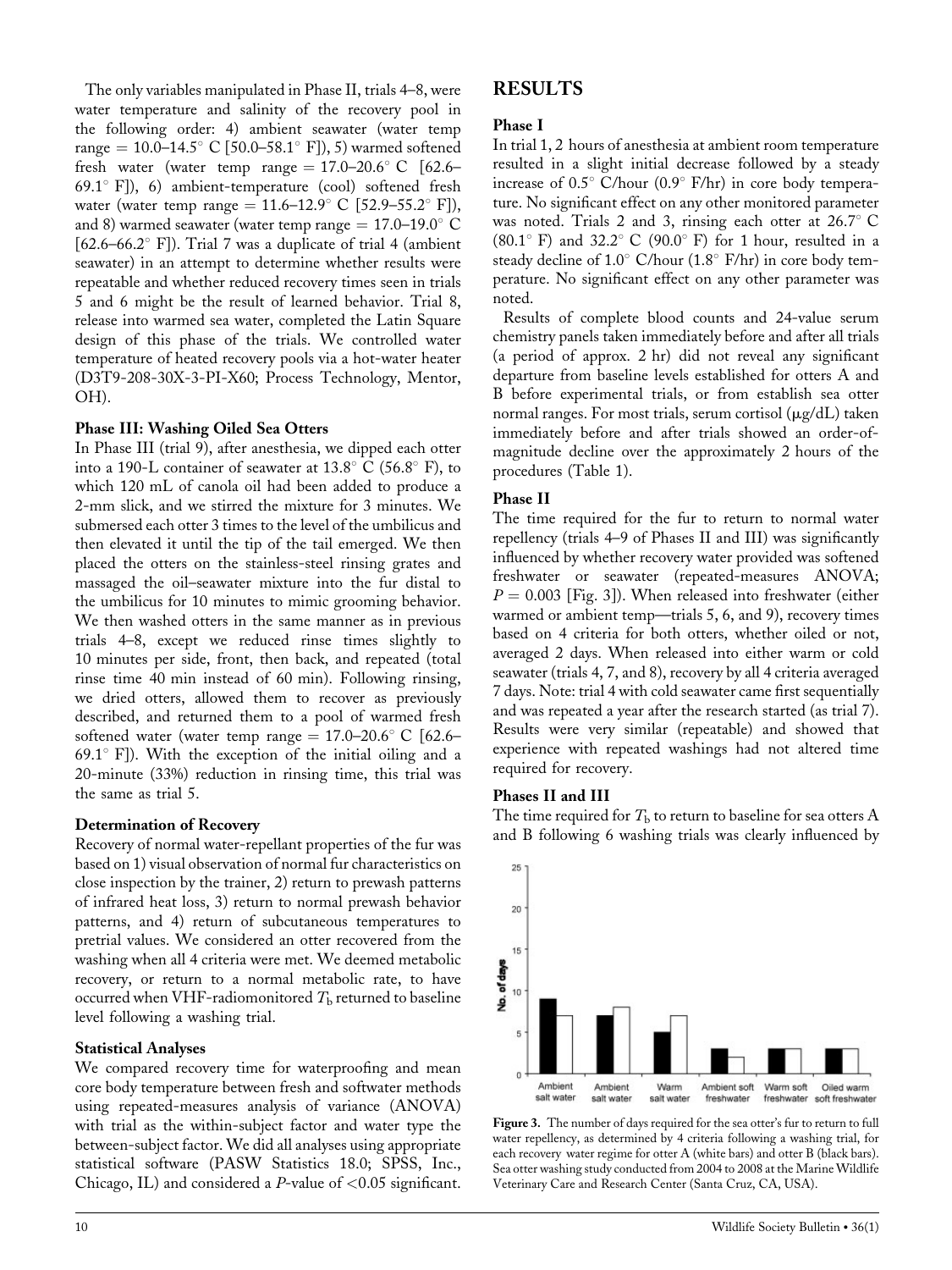

Figure 4. The number of days required for mean core body temperature of sea otters to return to pretrial values for otter  $A$  (white bars) and otter  $B$  (black bars) for each washing trial. Sea otter washing study conducted from 2004 to 2008 at the Marine Wildlife Veterinary Care and Research Center (Santa Cruz, CA, USA).

whether softened fresh- or seawater was provided for bathing during recovery (repeated-measures ANOVA;  $P = 0.027$ [Fig. 4]). Recovery of  $T<sub>b</sub>$  in either warm or ambienttemperature seawater took longer (trials 4, 7, and 8;  $\bar{x}$  = 17 days) than in any trials where recovery occurred in freshwater (trials 5, 6, and 9;  $\bar{x} = 5$  days). Some individual variations in  $T<sub>b</sub>$  recovery times in freshwater were evident. When oiled and released into warm freshwater (trial 9) both otters appeared to require slightly more time for  $T<sub>b</sub>$  recovery than when not oiled. Although trial 9 was very similar to trial 5, they were not identical.

The overall pattern of  $T<sub>b</sub>$  elevation and return to baseline was significantly influenced by the type of water in which they recovered (Fig. 5A, B). Body temperature recovery in freshwater (warmed or ambient temp) was  $\geq$ 50% faster than when core body temperature was more seriously disrupted, as occurred in all seawater trials. Return to  $T<sub>b</sub>$  was believed to reflect recovery to a normal metabolic rate.

#### Phase II: Comparison of Core Body to Subcutaneous Temperatures

Core body temperatures and subcutaneous temperatures derived from PIT tags before, during, and after a typical washing trial revealed clear evidence of a relationship between time required for coat recovery and water type provided (Fig. 6A, B). For example, in trial 4 (ambient-temp seawater) with otter A, subcutaneous temperatures in washed areas took 5 days to return to baseline temperature conditions (Fig. 6A). During this time, and for some days following, core temperature trended upward at a rate of  $0.3^{\circ}$  C/day. The temporary increases of subcutaneous temperatures during the first 4 days (Fig. 6A) reflect basking and haul-out behaviors that provided only temporary relief until water repellency of the fur coat returned. In trial 6 (ambienttemp soft freshwater) otter A required just over 24 hours for subcutaneous temperatures to return to baseline and core temperature did not significantly increase (Fig. 6B). Comparison of trials 4 and 6 (Fig. 6A, B) for this same animal shows the difference in subcutaneous temperature



Figure 5. Daily sea otter mean core body temperature for otter A (top panel) and otter B (bottom panel) following washing trials while recovering in ambient salt water (closed and open squares), soft freshwater (open circles), warm salt water (gray squares), and warm soft freshwater (closed circles). Sea otter washing study conducted from 2004 to 2008 at the Marine Wildlife Veterinary Care and Research Center (Santa Cruz, CA, USA).

recovery time in ambient-temperature salt water versus ambient-temperature soft freshwater. Similar patterns were observed for otter B, and for other trials.

#### Comparison of Digital and Infrared Images

Paired digital photographic and infrared images were effective in identifying areas with poor waterproofing (Fig. 7). Infrared ''thermograms'' clearly showed extensive heat loss from areas where water repellency had been lost. For example, an infrared photo of otter B 24 hours after washing trial 4, taken with a FLIR S65 camera in the ''rain'' infra-red spectrum, showed essentially all washed portions of the body radiating heat (from  $22^{\circ}$  C to  $>28^{\circ}$  C; Fig. 7A). A digital image, taken 3 minutes later, showed the slick, soaked appearance of the hair coat (Fig. 7B). During the recovery of otter C (a naturally oiled subad F), using a ''rain'' spectrum thermogram, a persistent wet spot  $(28.0-32.0^{\circ} \text{ C})$  was evident (Fig. 7C). A matching digital photo taken minutes earlier showed the wet spot as it appeared to the human eye (Fig. 7D).

#### Changes in Behavior and Body Mass

Generally there was no significant change in the proportion of time spent in water and on deck before and after washing. For example, otter B spent 89% of time in water and 11% out of water before trial 5, and 90% in water and 10% out of water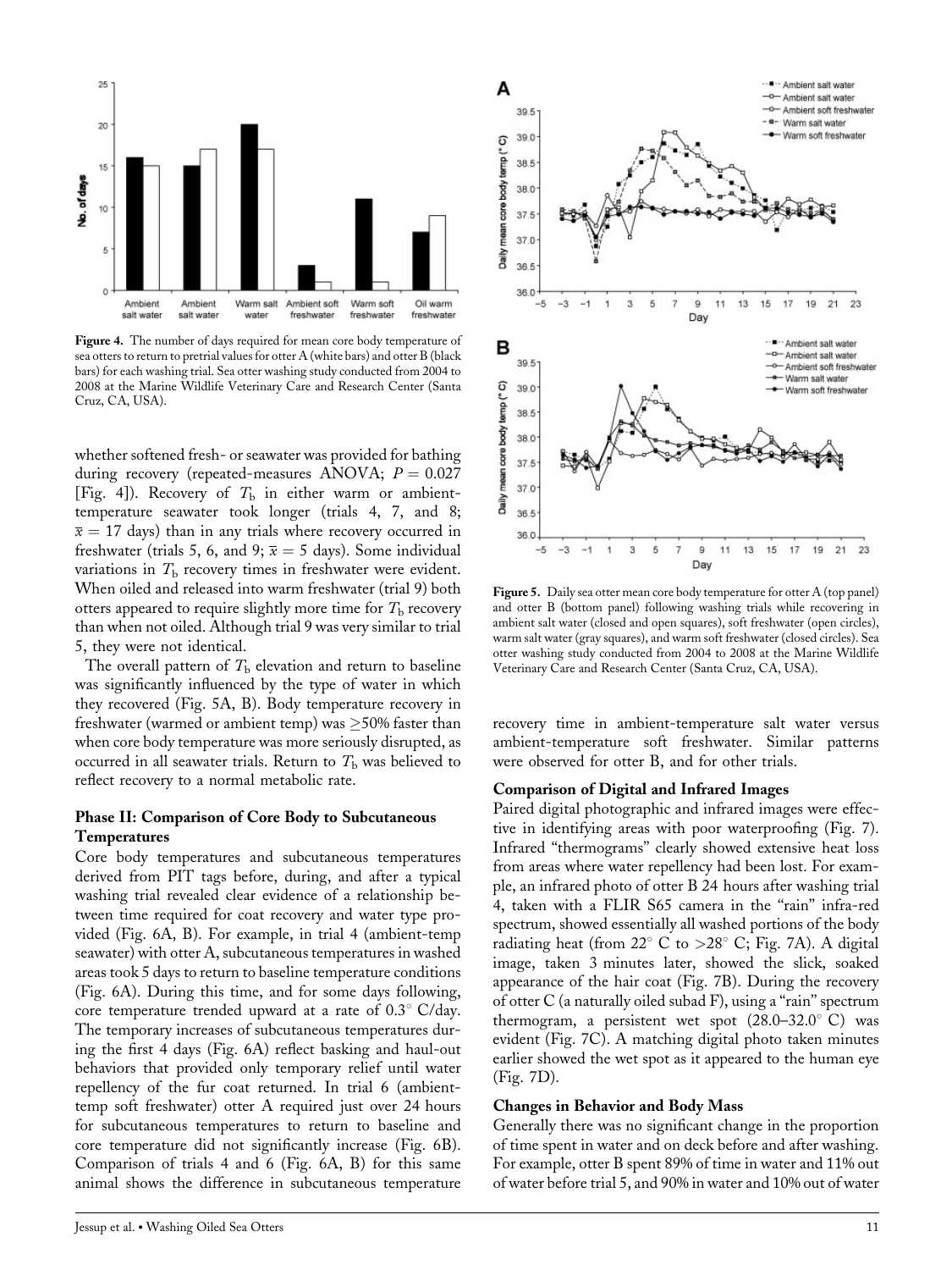

Figure 6. (A) Core temperature (closed circles) and subcutaneous PIT temperatures of sea otters at the neck (open squares), the mid back (closed squares), and the lower back (open circles) over a 96 hour period for otter A recovering in ambient salt water (trial 4), and (B) core and subcutaneous temperatures for otter A recovering in warm freshwater (trial 6). Sea otter washing study conducted from 2004 to 2008 at the Marine Wildlife Veterinary Care and Research Center (Santa Cruz, CA, USA).

afterward. However, the time spent grooming in and out of water increased dramatically during the first 24–48 hours after washings. Increasing time was spent at various specialized forms of in-water grooming like ''log rolling'' and "somersaulting" (Packard and Ribic 1982) as recovery progressed.

For essentially all trials, daily caloric content of food was held at the same level prior to and following any wash. Changes in body mass, even when obtained by voluntary weighing prior to, during, and after washing trials, proved unreliable as a measure of recovery following washing. Immediate weight gains of up to several kg occurred after washing trials due to water entrapped in the fur. Otter A, the older of the two, showed a tendency for weight loss in the week or two following trials that required longer recovery times.

#### The Real Thing

In February 2009, after the research trials on otters A and B were completed, a subadult female southern sea otter (otter C) heavily (50%) tarred with Monterey formation crude oil was rescued and treated using the procedures described for our experimental animals (Fig. 8A–D). The washing was conducted approximately 24 hours after otter C stranded and following administration of parenteral fluids, glucose, and provision of warmth and food. It is impossible to wash tar out of fur or feathers with detergent and water; therefore, a cup of olive oil was massaged into the coat of otter C to soften the tar and facilitate its displacement from the fur. After approximately 10 minutes of massaging in the olive oil, the oil and tar combination was reduced to the consistency of a thin paste (Fig. 8B). The entire body of otter C was washed and rinsed using procedures similar to those used on otters A and



Figure 7. Infrared thermograms (A, C) and accompanying digital images (B, D) of washed sea otters. Surface temperatures (centigrade scale at right of A and C) are correlated to color white, red, and yellow representing relatively warmer temperatures and green, blue, and purple denoting the coolest temperatures. Thermogram A and Photo B both are of otter B 2 days postwashing trial 4. Thermogram C and photo D both are of otter C 4 days postwashing. Sea otter washing study conducted from 2004 to 2008 at the Marine Wildlife Veterinary Care and Research Center (Santa Cruz, CA, USA).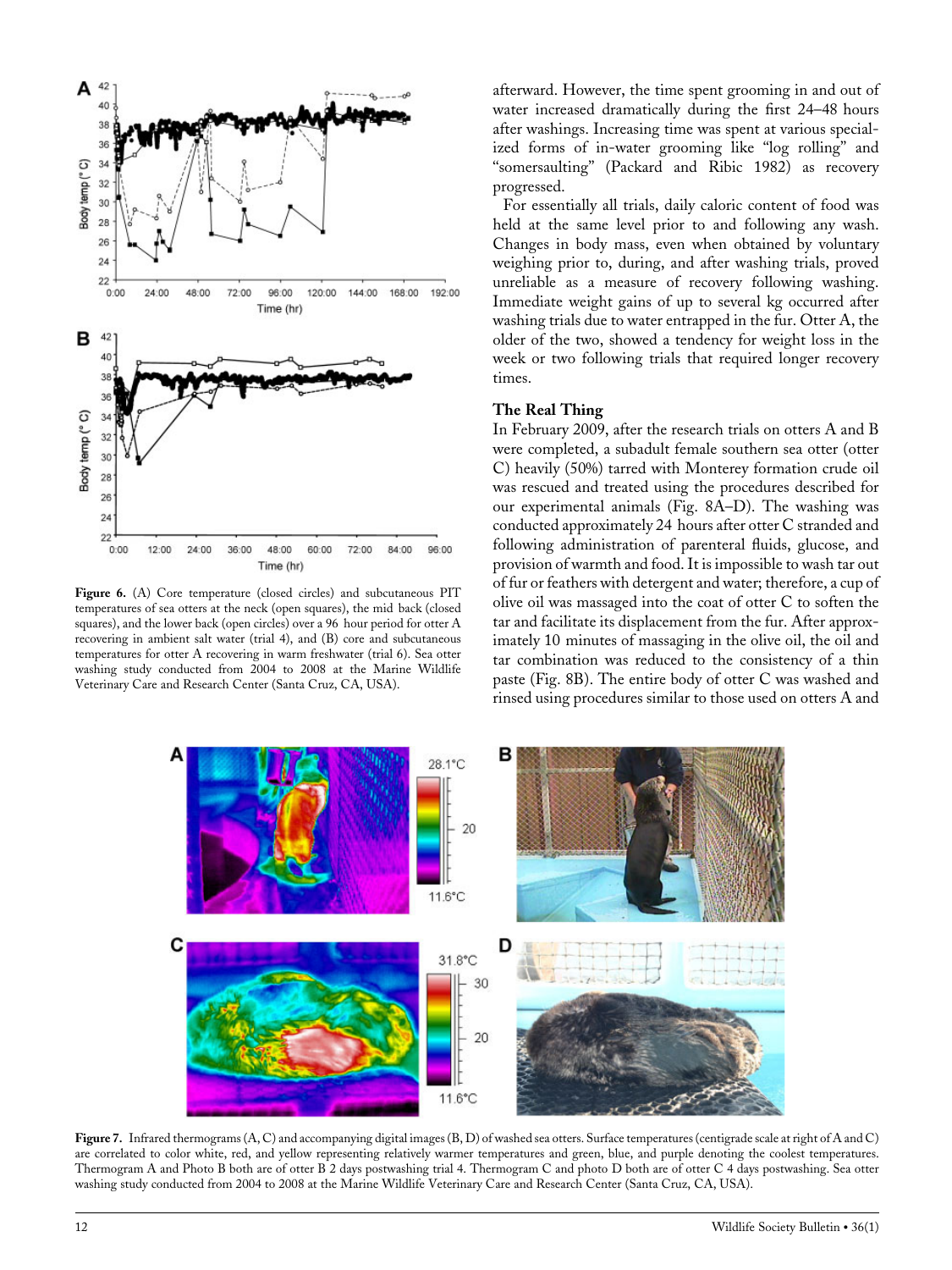

Figure 8. Composite picture showing (A) extent of tarring on anesthetized subadult female sea otter C, (B) beginning to rinse out olive oil and tar and detergent, (C) rinsing after most oil removed, and (D) drying. Sea otter washing study conducted from 2004 to 2008 at the Marine Wildlife Veterinary Care and Research Center (Santa Cruz, CA, USA).

B (Fig. 8C, D). Otter C was severely emaciated (approx. 20% underweight for age and length) and rapidly lost body heat, so the rinse-water temperature was increased to  $37.8^{\circ}$  C  $(100.0^{\circ}$  F). Due to continuing depression, her low intake blood glucose (50), and periodic bouts of hypo- and hyperthermia, she was kept indoors under steady observation for 24 hours after washing.

We monitored core and subcutaneous temperatures regularly and provided chipped ice, which C regularly gnawed on. Starting about 18 hours postwash and when core temperatures began to rise above normal, she began resting on the bed of chipped ice. These behaviors continued periodically when otter C was caged indoors.

We fed otter C hourly to repletion on day 1 and then every 2 hours for the next 2 days. On day 2, after initial release into warm freshwater  $15.6^{\circ}$  C (60.0° F) proved insufficient to maintain thermal stability, the softwater pool temperature was increased to  $31.1^{\circ}$  C (88.0° F). Although otter C's condition rapidly improved, due to continued weakness, she was allowed to swim and groom outdoors only under close observation for approximately 8 hours/day for 2 days and then brought indoors at night. We gradually lowered water temperatures as otter C was able to tolerate them and maintain normal core and subcutaneous temperatures. For further discussion of otter C, see Addendum B.

# DISCUSSION

#### Limitations

The capture, handling, washing, and care of hundreds of oiled sea otters during the Exxon Valdez oil spill response provided, even now, an unmatched opportunity to observe

the effects of ANS crude oil on the health and pelage of sea otters and to improve and fine-tune washing and care procedures. The otter response was also organized in such a way that observations and results were well-documented (Geraci and St. Aubin 1990, Loughlin 1994, Williams and Davis 1995).

Our captive sea otter washing research was designed so results could be compared to those of the Exxon Valdez oil spill. However, several important differences were unavoidable. In our study, the captive trained adult male research otters were in excellent health and without known preexisting health problems. Thus, the potential contributions of fear and physical exertion engendered by capture on the endocrine-mediated stress response, as well as the effects of pre-existing injuries, infections or other health problems, or pregnancy or lactation were not duplicated. No toxic petroleum products were used in the research trials, so toxic insults to the respiratory, hematopoietic, central nervous system, kidneys, liver, and integument (and their consequences on physiologic homeostasis), were not present.

Otters A and B had been acclimated to handling and manipulation to facilitate this research, but also to remove stress of handling and captivity as a variable that might influence outcomes. Variations in behavior type or frequency were obvious to animal care personnel, making detection of trial effects clear. Multiple veterinary examinations, complete blood counts, and serum chemistry evaluations performed on each otter prior to beginning washing trials and to monitor health during washing and rinsing trials (data not shown), all of which were within normal limits for sea otters, clearly established that both animals were healthy. Serum cortisol, a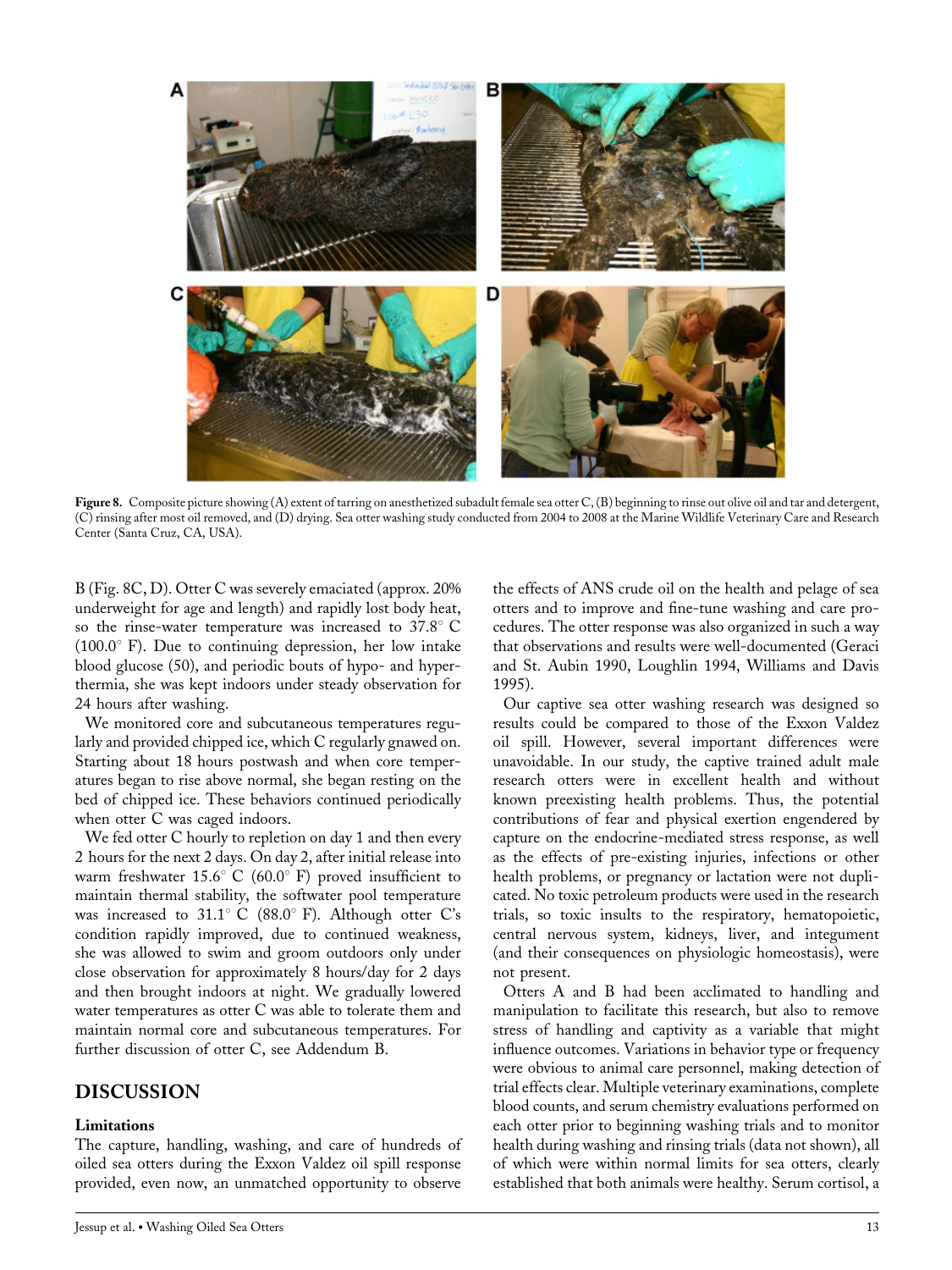measure of acute stress widely used in human and animal medicine (Fowler 1995), unexpectedly decreased by roughly an order of magnitude in both otters during the 2-hour course of most washings (Table 1). If the washing and rinsing trials had caused stress, pain, or tissue injury, then an increase in serum cortisol might be expected. Our results suggest that the drugs used for anesthesia and the manner in which the research trials were conducted were not injurious or stressful. They also suggest that the stress-related pathology and clinical pathology observed in 1989 may have had more to do with capture and holding of wild otters, and the effects of crude oil on various organ systems, than the washing and rinsing procedures themselves. For further discussion of sea otter washing and behavior, see Addendum B.

## Temperature Effects

Core body temperature in sea otters is not as stable as that of many other mammal species, regularly varying with behaviors by about 2.0 $\degree$  C (3.6 $\degree$  F) daily (Costa and Kooyman 1982). Core temperatures of wild oiled otters are usually taken via rectal thermometer; however, this method is stressful and thermometer misplacement can result in either high or low readings. The implantation of VHF radios may be contraindicated in very recently oiled and washed sea otters that would be encountered during oil spill events. Subcutaneous temperature-sensitive PIT tags proved to be an accurate and relatively noninvasive tool for determining local temperature, and challenges to core temperature. The baseline subcutaneous temperatures at various location differed by about  $1.0^{\circ}$  C ( $1.8^{\circ}$  F), but they differed consistently by location under normal conditions. For further discussion of PIT-tag temperature, see Addendum B.

## Oil Effects

Oiling with vegetable oil did not appear to change the recovery process. The canola oil–seawater mixture was massaged into the fur to mimic grooming behaviors of hypothermic otters. For further discussion of the effects of oil on recovery, see Addendum B. In 1989, ''the otters' normal grooming behavior in water usually results in full restoration of the fur in seven to ten days'' (Davis and Hunter 1995:100). When otters A and B were washed and allowed to recover in either warm or cold seawater (trials 4, 7, and 8) it took approximately 5–6 days for subcutaneous temperatures, and 7 days for behaviors and coat waterproofing and insulating properties, to return to baseline. It took approximately 17 days for the mean core body temperature to return to baseline. Thus, the responses of otters A and B during trials 4, 7, and 8 were quite comparable to those reported for wild sea otters in 1989 (Davis and Hunter 1995). Conversely, the responses of otters A and B during trials 5, 6, and 9 (with coat recovery complete in 2–3 days and little to no elevation in  $T<sub>b</sub>$ ) were much more rapid than the week to 10 days reported in 1989, representing at least a halving of recovery time, by all measures.

## Coat Recovery and Water Type

The factor that clearly influenced time required for coat recovery was the type of water (softened fresh- vs. seawater)

provided to recovering otters. See Addendum B for further discussion of wash water and coat recovery.

## Recovery of Mean Core Temperature

The  $T<sub>b</sub>$  of otters that remained cold or had unstable subcutaneous temperatures for  $>48$  hours (trials 4, 6, and 7) generally increased for a period of a week or more (Fig. 6A, B). We have interpreted this as a sign of increased metabolic rate, probably thyroid-mediated, and we have termed the time interval for return to baseline as ''metabolic recovery." Relatively little disturbance to  $T<sub>b</sub>$  (and, we posit, metabolic rate) occurred when otters were allowed to recover in either warm- or ambient-temperature soft freshwater (Fig. 6A, B). See Addendum B for further discussion of metabolic response.

## Applicability and Cost

These washing trials used healthy, tame, research-trained, male otters. Wild sea otters in poorer body condition, with various pre-existing health problems, may respond differently. Although trained captive sea otters do not suffer the many stresses and health problems of wild sea otters, anything that can be done to reduce washing- and captivity-related physiologic stress, caloric needs, time until metabolic recovery, and time required for the fur to recover its water repellency, should benefit wild oiled sea otters. These benefits should also reduce holding times and per-animal costs associated with them. Direct costs associated with these treatments (excluding facility construction–modification) were modest: the inclusive cost of care for otter C for 2 weeks until she was recovered was about US\$5,000, considerably less than the US\$40,000–\$80,000 estimated for sea otters in 1989 (Estes 1991).

# MANAGEMENT IMPLICATIONS

Washing and treating oiled sea otters has the potential to save the lives and reduce suffering of individual sea otters, but also to reduce the potential threat posed by a catastrophic oil spill to a small threatened population like that of the southern sea otter. Facilities for the care and washing of oiled sea otters should be available in any locations where a reasonable likelihood of oil spills exists, because oiled sea otters have considerably reduced potential for survival unless washed within hours to days of stranding. Effective response relies greatly on the availability of pretrained and experienced staff and appropriately designed and supplied facilities.

Better recovery times should shorten overall holding, improve the efficiency of oiled otter care, and increase the numbers of otters that can be cared for in a given time period at any given facility. In turn, this should considerably reduce personnel time and costs and, most importantly, improve the survival and recovery to normal behaviors of the oiled, washed, and released wild sea otters. This research is already being used to modify sea otter washing protocols, to make changes in the design and construction of some otter care facilities, and has caused a re-evaluation of opinions, thoughts, and concepts coming out of the Exxon Valdez experience.